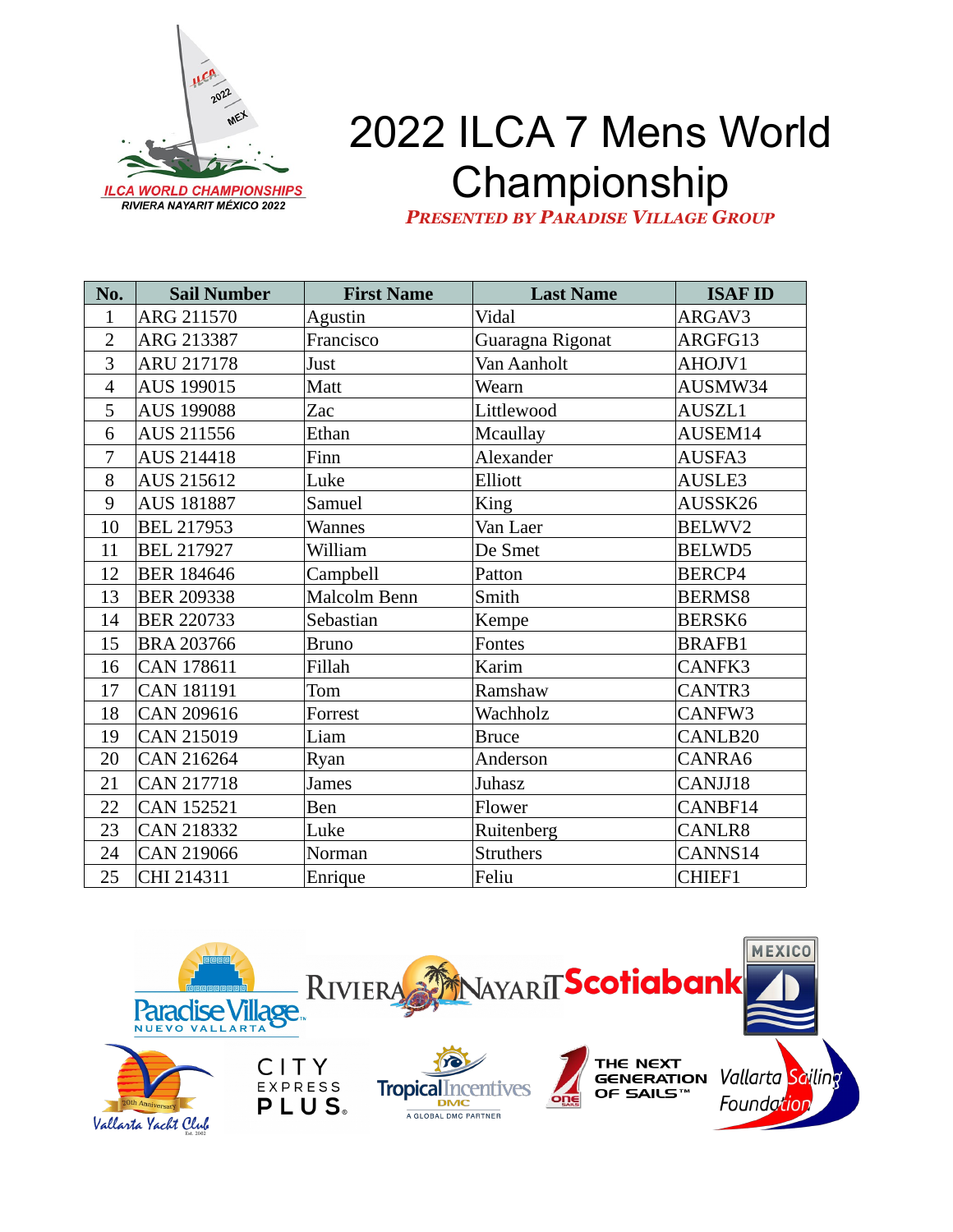| No. | <b>Sail Number</b> | <b>First Name</b> | <b>Last Name</b>       | <b>ISAF ID</b>     |
|-----|--------------------|-------------------|------------------------|--------------------|
| 26  | CHI 211771         | Clemente          | Seguel Lacamara        | CHICS3             |
| 27  | CHI 214730         | Ricardo           | Seguel Lacamara        | CHIRS2             |
| 28  | CRO 216063         | Filip             | Jurisic                | <b>CROFJ1</b>      |
| 29  | CRO 217711         | <b>Bruno</b>      | Gaspic                 | CROBG3             |
| 30  | CRO 212013         | Tonci             | Stipanovic             | CROTS1             |
| 31  | CYP 212431         | Pavlos            | Kontides               | CYPPK1             |
| 32  | <b>CZE 220650</b>  | Ondrej            | Teply                  | CZEOT1             |
| 33  | <b>CZE 217958</b>  | Viktor            | Teply                  | CZEVT1             |
| 34  | <b>ECU 197116</b>  | <b>Matias</b>     | Dyck                   | ECUMD <sub>2</sub> |
| 35  | ESA 180192         | Enrique           | Arathoon               | ESAEA1             |
| 36  | <b>ESP 211309</b>  | Joaquin           | <b>Blanco Albalat</b>  | ESPJB21            |
| 37  | ESP 211436         | Leopoldo          | <b>Barreto Haschke</b> | ESPLB11            |
| 38  | ESP 211710         | Joel              | Rodriguez Perez        | ESPJR44            |
| 39  | ESP 217441         | Victor            | Gorostegui             | ESPVG1             |
| 40  | EST 203724         | Karl-Martin       | Rammo                  | ESTKR1             |
| 41  | FIN 211267         | Otto              | <b>Dahlberg</b>        | FINOD <sub>2</sub> |
| 42  | FIN 217648         | Valtteri          | Uusitalo               | FINVU2             |
| 43  | FIN 217986         | Aleksi            | <b>Tapper</b>          | FINAT7             |
| 44  | FRA 203855         | Alexandre         | <b>Boite</b>           | FRAAB50            |
| 45  | FRA 216112         | Jean-Baptiste     | <b>Bernaz</b>          | FRAJB13            |
| 46  | FRA 219102         | Alexandre         | Kowalski               | FRAAK11            |
| 47  | GBR 210139         | Michael           | <b>Beckett</b>         | GBRMB112           |
| 48  | GBR 215613         | Elliot            | Hanson                 | GBREH20            |
| 49  | GBR 216373         | James             | Percival-Cooke         | GBRJP113           |
| 50  | GBR 216385         | Daniel            | Whiteley               | GBRDW83            |
| 51  | GBR 219332         | Arthur            | Farley                 | GBRAF70            |
| 52  | GBR 217303         | Jacob             | Farren-Price           | GBRJF64            |
| 53  | GBR 221110         | Sam               | Whaley                 | GBRSW88            |
| 54  | <b>GBR 218940</b>  | Jack              | Hopkins                | GBRJH186           |
| 55  | <b>GER 191131</b>  | Philipp           | Buhl                   | GERPB8             |
| 56  | GER 211241         | Nik Aaron         | Willim                 | GERNW5             |
| 57  | GRE 150374         | Adonis            | <b>Bougiouris</b>      | GREAB1             |
| 58  | GRE 212529         | Dimitris          | Papadimitriou          | GREDP19            |
| 59  | GUA 211981         | Juan              | Maegli                 | GUAJM2             |

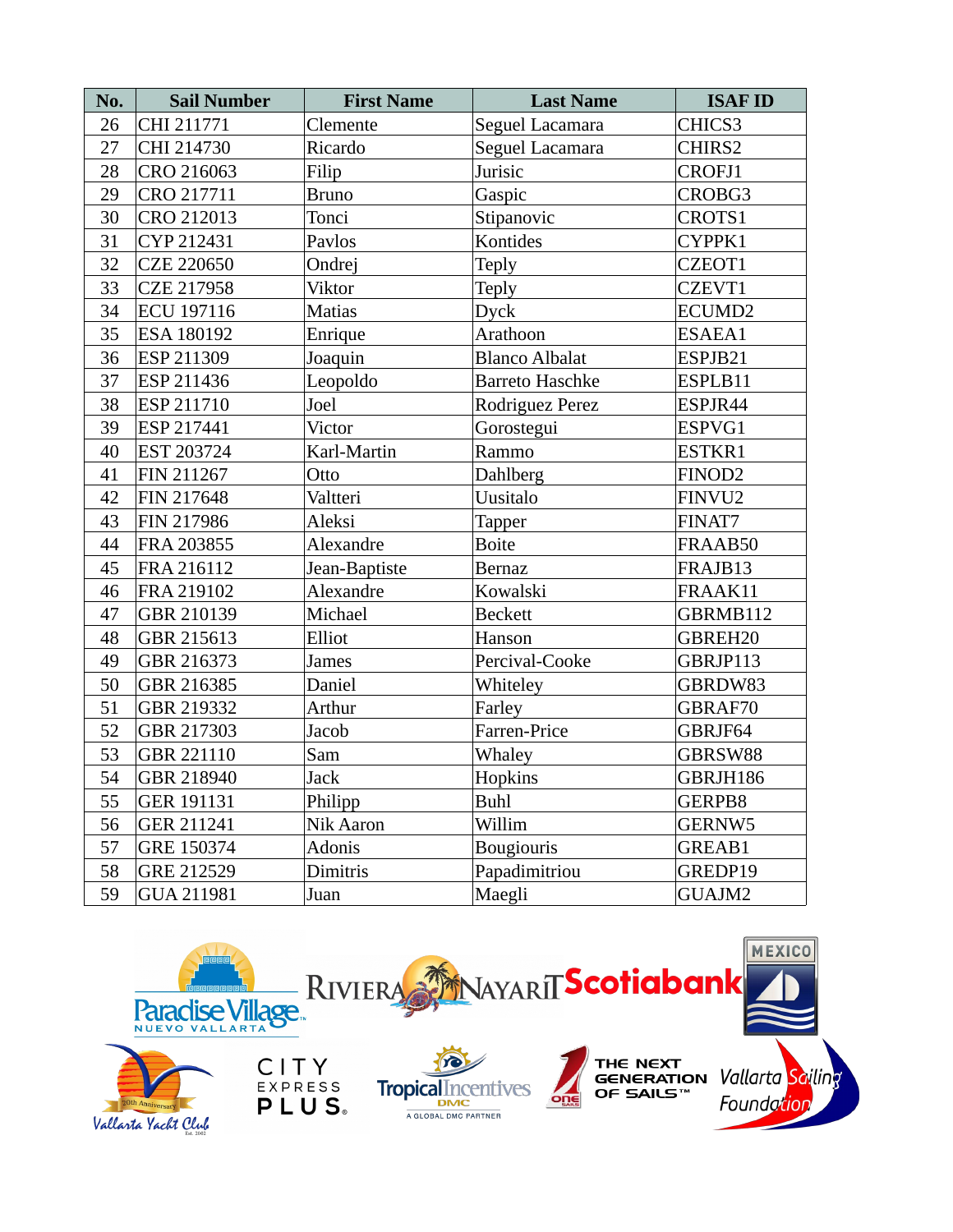| No. | <b>Sail Number</b> | <b>First Name</b> | <b>Last Name</b>    | <b>ISAF ID</b> |
|-----|--------------------|-------------------|---------------------|----------------|
| 60  | HKG 171979         | <b>Nicholas</b>   | <b>Bezy</b>         | USANB50        |
| 61  | <b>HUN 213095</b>  | Benjamin          | Vadnai              | HUNBV1         |
| 62  | <b>HUN 213119</b>  | Jonatan           | Vadnai              | HUNJV4         |
| 63  | <b>IND 208191</b>  | Vishnu            | Saravanan           | INDVS4         |
| 64  | <b>IND 220590</b>  | Gitesh            | Nain                | INDGN1         |
| 65  | <b>IRL 216101</b>  | Ewan              | Mcmahon             | IRLEM38        |
| 66  | <b>IRL 216890</b>  | Finn              | Lynch               | IRLFL10        |
| 67  | ISR 202121         | Omer              | Golani              | ISROG4         |
| 68  | ISR 214931         | Maor              | <b>Ben Harosh</b>   | ISRMB2         |
| 69  | <b>ITA 188953</b>  | Giovanni          | Coccoluto Giorgetti | ITAGC55        |
| 70  | <b>ITA 202261</b>  | Gianmarco         | Planchestainer      | ITAGP128       |
| 71  | <b>ITA 219130</b>  | Matteo            | Paulon              | ITAMP198       |
| 72  | <b>ITA 216159</b>  | Lorenzo Brando    | Chiavarini          | ITALC153       |
| 73  | <b>ITA 217611</b>  | Alessio           | Spadoni             | ITAAS36        |
| 74  | <b>ITA 218921</b>  | Cesare            | <b>Barabino</b>     | ITACB84        |
| 75  | ITA 220076         | Dimitri           | Peroni              | ITADP40        |
| 76  | <b>JPN 204996</b>  | Yoshihiro         | Suzuki              | JPNYS33        |
| 77  | <b>JPN 216228</b>  | Kazumasa          | Segawa              | JPNKS28        |
| 78  | <b>JPN 217058</b>  | Shusuke           | Takeuchi            | JPNST18        |
| 79  | JPN 217704         | Haruto            | Kuroda              | JPNHK27        |
| 80  | <b>KOR 218141</b>  | Bo                | Jeong               | KORBJ1         |
| 81  | <b>KOR 219754</b>  | Jeemin            | Ha                  | KORJH2         |
| 82  | <b>KOR 220005</b>  | Hyeonsu           | Yoon                | KORHY4         |
| 83  | LCA 214113         | Luc               | Chevrier            | LCALC1         |
| 84  | MAS 214989         | Khairulnizam      | <b>Mohd Afendy</b>  | MASKN1         |
| 85  | <b>MEX 181615</b>  | Juan Ignacio      | Perez Soltero       | MEXJP4         |
| 86  | <b>MEX 194613</b>  | Namkhai           | Bourquin            | ESPNB9         |
| 87  | <b>MEX 200374</b>  | Gerardo           | <b>Benitez</b>      | MEXGB1         |
| 88  | <b>MEX 203947</b>  | Alejandro         | Perez               | MEXAP5         |
| 89  | <b>MEX 213173</b>  | Yanic             | Gentry              | MEXYG1         |
| 90  | MNE 220671         | Milivoj           | Dukic               | MNEMD1         |
| 91  | <b>MNE 220640</b>  | Ilija             | Markovic            | MNEIM1         |
| 92  | <b>NED 211003</b>  | <b>Thomas</b>     | Van Ofwegen         | NEDTV30        |
| 93  | <b>NED 211192</b>  | Willem            | Wiersema            | NEDWW5         |